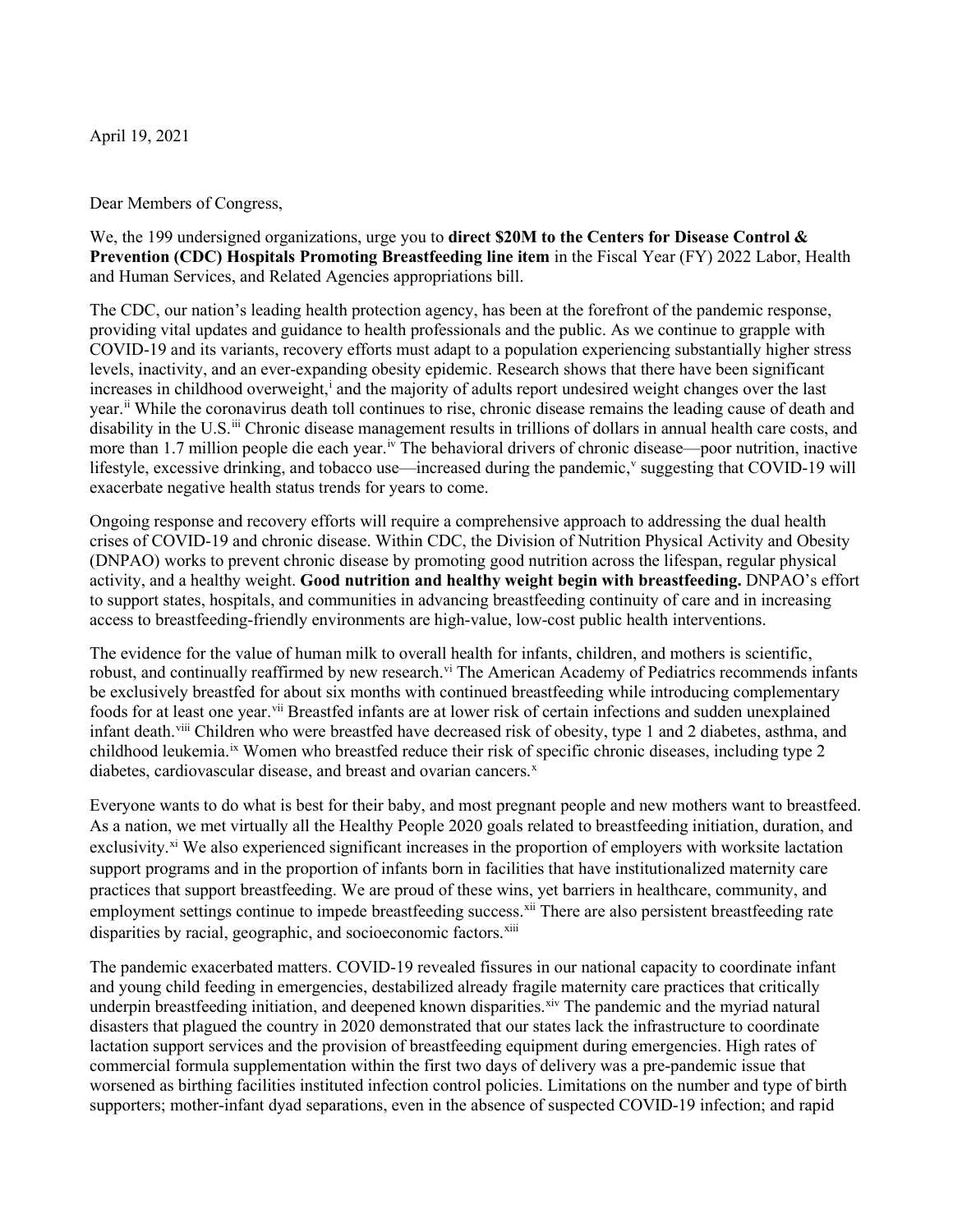discharge procedures, often with poor access to skilled in-person or virtual lactation support, were all harmful to the initiation and establishment of breastfeeding.<sup>[xv](#page-5-14)</sup> Dyad separations unreasonably impacted Black, Indigenous, Latinx, and immigrant communities as evidence suggest an uneven application of the policies based on race and insurance status, with communities of color and those with public insurance being unfairly targeted.<sup>[xvi](#page-5-15)</sup> Shortages in personal protective equipment and social distancing requirements compromised in-person lactation support services in community settings for everyone. However, people in rural communities and those in economically marginalized urban communities with limited broadband access also lacked access to telehealth lactation support services.<sup>[xvii](#page-5-16)</sup>

COVID-related maternity care practice shifts unduly compromised the establishment of breastfeeding in Black, Indigenous, and people of color communities, residents of economically distressed urban areas, and people living in rural district[s](#page-5-17). These same populations experience many other health inequities, including lesser access to nutritious foods<sup>xviii</sup> and a disproportionate burden of overweight, obesity, and chronic disease. <sup>[xix](#page-5-18)</sup> Given the importance of human milk feeding in establishing good nutrition, healthy weight, and in reducing the risk of chronic disease, we urge the Labor, Health and Human Services, Education, and Related Agencies Appropriations Subcommittee to **direct \$20M to the CDC Hospitals Promoting Breastfeeding line item in FY2022, an increase of \$10.5M from FY2021**.

DNPAO has demonstrated, through funding systems-level interventions in states, and the provision of technical assistance and resources, to have the expertise and the ability to help states and communities implement upstream interventions that support breastfeeding families and positively impact the health of communities. Fully funding the line item will make it possible for DNPAO to:

- (1) Maintain and expand critical monitoring and surveillance activities, including annual analysis of the National Immunization Survey (NIS), administration of the bi-annual Maternity Practices in Infant Nutrition and Care (mPINC) Survey, bi-annual production of the National Breastfeeding Report Card, and administration of the longitudinal Infant Feeding Practices Study, which is especially needed in light of recent updates to the Dietary Guidelines for Americans, which, for the first time, provides nutritional guidance for breastfeeding people, infants, and toddlers;
- (2) Utilize CDC's website to disseminate breastfeeding data and statistics, guidelines and recommendations, key resources, and information on emergent breastfeeding issues, which was invaluable to the public health community, including breastfeeding coalitions and direct service providers during the height of the pandemic, as they advised families who wanted to discontinue or not start breastfeeding based on unfounded fears of spreading COVID-19 to their infants;
- (3) Expand quality improvement investments to implement maternity care best practices in hospitals while implementing initiatives to recover from pandemic-induced breakdowns in those settings;
- (4) Fund state and community efforts to advance care coordination and strengthen the lactation support landscape through policy, systems, and environmental change interventions to reduce or eliminate breastfeeding disparities; and
- (5) Partner with other federal agencies to develop national and state-level infrastructure to integrate infant feeding and lactation support services into emergency response systems and hunger-relief programs during acute disasters and prolonged public health crises.

We recognize these are extraordinary times, which is why an increase in the CDC Hospitals Promoting Breastfeeding line item is imperative. The American people, especially our babies, are the nation's most valuable resource. We must invest in their health, vitality, and resilience through systemic interventions that beat back the rising tide of obesity and associated chronic disease. One of DNPAO's ultimate goals is to improve the public's health by promoting and supporting optimal breastfeeding practices and increasing breastfeeding rates throughout the U.S.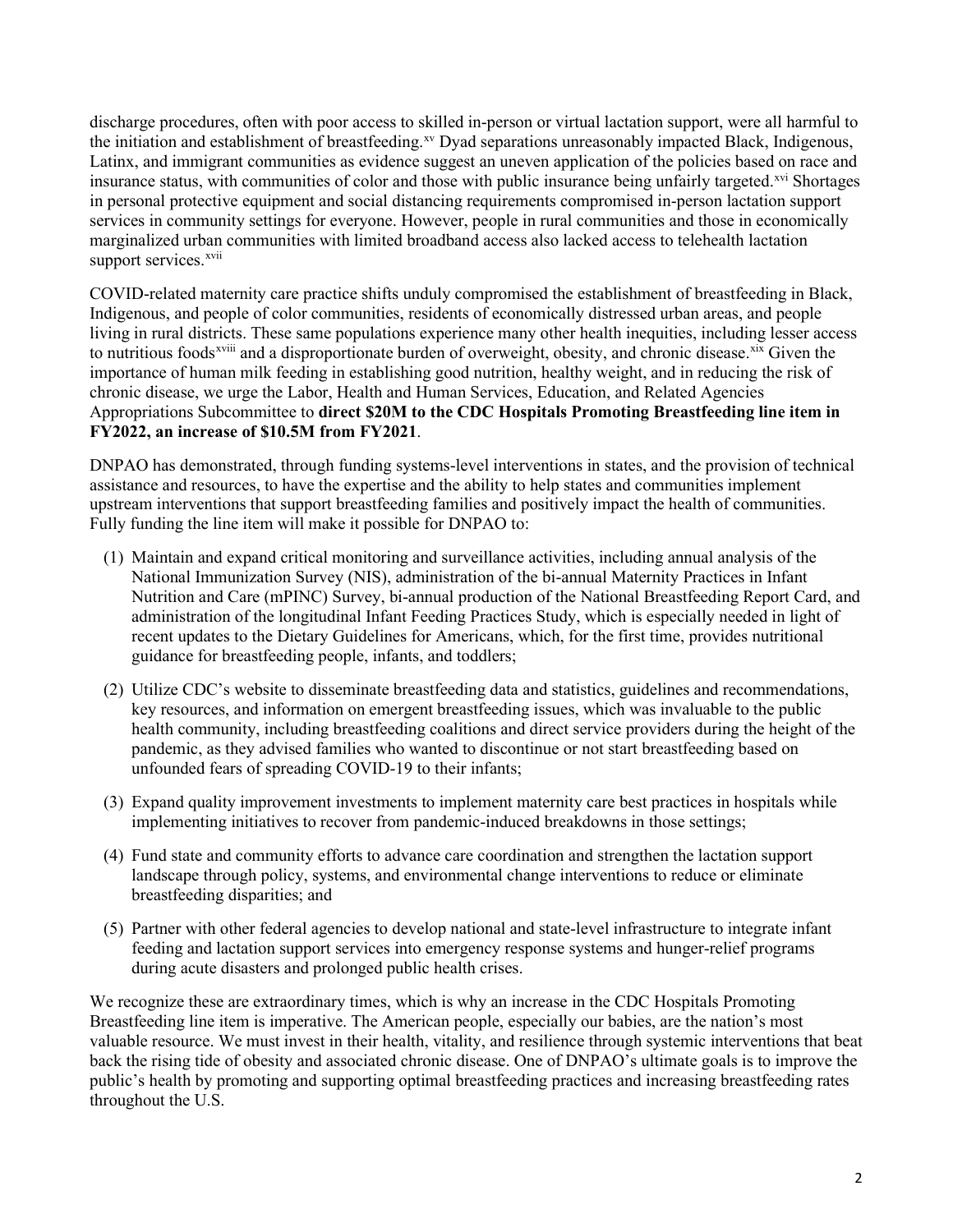## **CO-SIGNERS**

## **International, National, & Tribal Organizations:**

1,000 Days A Better Balance Academy of Breastfeeding Medicine Academy of Lactation Policy and Practice American Academy of Family Physicians American Academy of Nursing American Academy of Pediatrics American Breastfeeding Institute American College of Obstetricians and Gynecologists American College of Osteopathic Pediatricians American Medical Association Association of Maternal & Child Health Programs Association of State Public Health Nutritionists Association of State and Territorial Health Officials Attachment Parenting International Baby Cafe USA Baby-Friendly USA, Inc. Birth and Breastfeeding In Color Inc Black Mamas Matter Alliance Black Mothers Breastfeeding Association Breastfeeding Family Friendly Communities Breastfeeding USA Center for Health Equity, Education, and Research, Boston Childbirth and Postpartum Professional Association Chocolate Milk Cafe National Inc. Commonsense Childbirth Inc./National Perinatal Task Force Common Threads Feeding America Flourishing Families Inc. HealthConnect One Healthy Children Project, Inc. Health Education Associates Healthy Horizons Breastfeeding Centers, Inc. Healthy Nourishment, LLC Human Milk Banking Association of North America Institute for the Advancement of Breastfeeding and Lactation education International Board of Lactation Consultant Examiners

International Childbirth Education Association International Lactation Consultant Association Lactation Concierge Services LLC Lactation Education Approval and Accreditation Review Committee Lactation Education Resources Lake Norman Breastfeeding Solutions La Leche League Alliance La Leche League of the United States of America, Inc. LiquidGoldConcept, Inc. Mamava Mayo Clinic Mom2Mom Global MomsRising More Than Reflexes Education MotherJourney National Association of County and City Health **Officials** National Birth Equity Collaborative National Healthy Start Association National Lactation Consultant Alliance National WIC Association Oya Birth and Wellness PATH Piece of My Heart Productions Precious Jewels Moms Ministries Reaching Our Sisters Everywhere, Inc SimpliFed The Institute for the Advancement of Breastfeeding and Lactation Education The Milky Mermaid LLC United States Lactation Consultant Association U.S. Breastfeeding Committee

## **Regional, State, & Local Organizations:**

2 for baby African American Breastfeeding Coalition of Oregon Alabama Breastfeeding Committee Alaska Breastfeeding Coalition Albany County Public Health Alimentacion Segura Infantil Aloha Spirits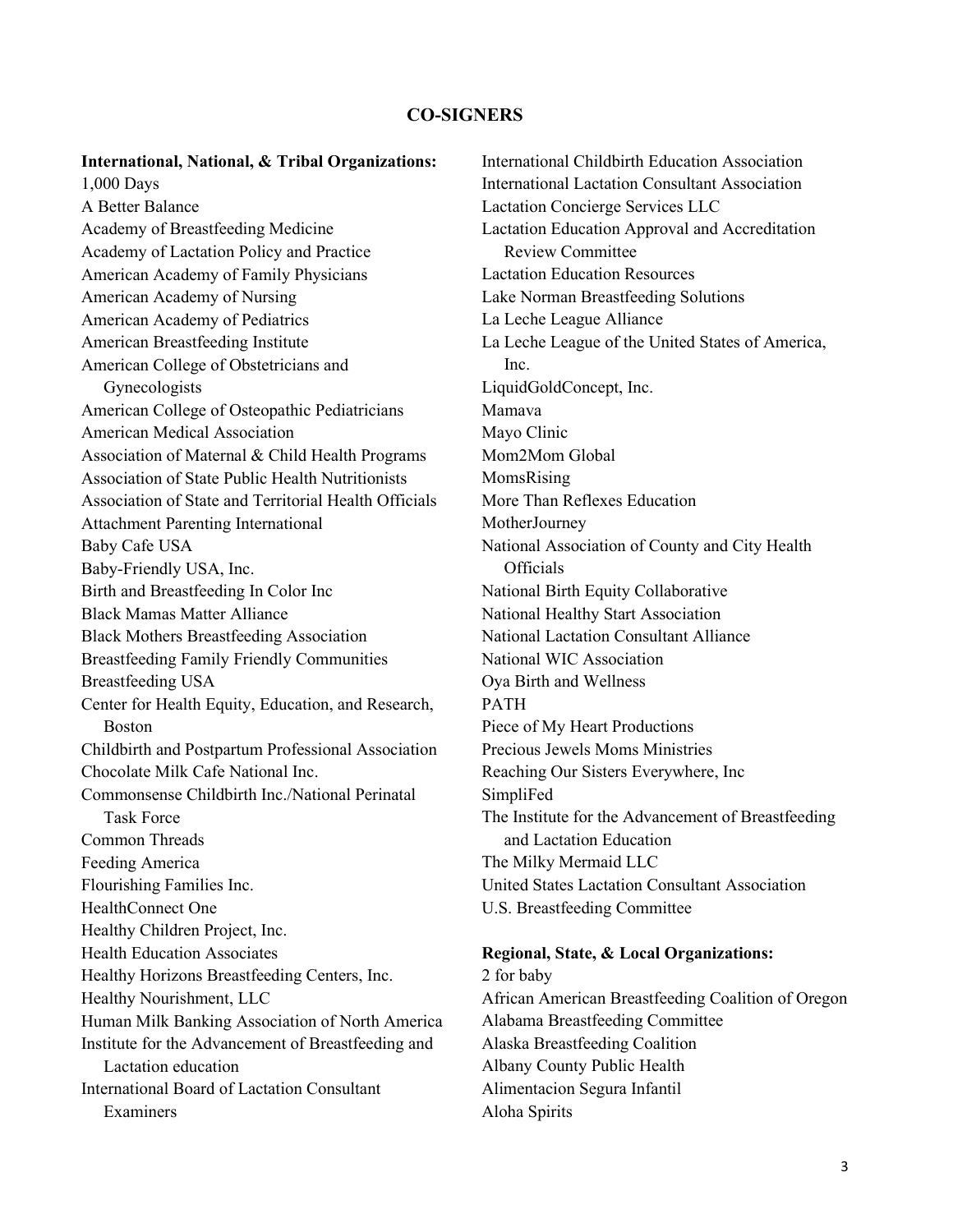Ancient Song Doula Services Appalachian Breastfeeding Network Arizona Breastfeeding Coalition Baby And Me LC Baby Cafe Bakersfield Baobab Birth Collective Baylor College of Medicine Black Breastfeeding Coalition of Topeka Bourbon County Health Department WIC program Branches Lactation and Infant Feeding Breastfeed Durham Breastfeeding Boosters of Cottonwood, Jackson, and Nobles Counties Breastfeeding Coalition of Delaware Breastfeeding Coalition of Palm Beach County Breastfeeding Coalition of Solano County Breastfeeding Coalition of Washington Breastfeeding Hawaii Breastfeeding Latinas BreastfeedLA Breastfeed Orange NC Bronx Breastfeeding Coalition Brooke Knows Breast, LLC California Breastfeeding Coalition California WIC Association Centro Pediatrico de Lactancia y Crianza Chicago Region Breastfeeding Taskforce CHI Health Centers Coalition of Oklahoma Breastfeeding Advocates, Inc. Colorado Breastfeeding Coalition Colorado Lactation Consultant Association Community Alliance for Research and Engagement Connecticut Breastfeeding Coalition Coordinated Youth and Human Services Cuenta Conmigo Lactancia Denver WIC DePaul Community Health Centers District of Columbia Breastfeeding Coalition DPHSS NCD Consortium Breastfeeding Action Team East Central Illinois Breastfeeding Task Force East Side Health District Edwardsville Region Breastfeeding Task Force Every Mother, Inc.

Fertile Ground Midwifery, LLC Florida Breastfeeding Coalition Florida Department of Health Florida Lactation Consultant Association Florida West Coast Breastfeeding Task Force Fullbirth, CEA/MNY Geelo Wellness Harambee Village Doulas Healthy Community Action Team Healthy Start of North Central Florida Coalition Indiana Breastfeeding Coalition Kansas Breastfeeding Coalition Kelsey-Seybold Clinic Lactation Associates of Montana Lactation Lighthouse Lake Norman Breastfeeding Solutions Lioness Lactation LLC Louisiana Breastfeeding Coalition LoLo Lactation LLC Love and Nourish Lactation Services Lovelace Women's Hospital Maine State Breastfeeding Coalition Marion County Health Department Maryland Breastfeeding Coalition Massachusetts Breastfeeding Coalition Maternity Care Coalition Metro Detroit/ Wayne County Breastfeeding Coalition Metro Nashville Public Health Department Michigan Breastfeeding Network Minnesota Breastfeeding Coalition Mothers' Milk Bank Northeast Mother's Own Milk Matters Nebraska Breastfeeding Coalition New Hampshire Breastfeeding Task Force New Jersey Breastfeeding Coalition New Mexico Breastfeeding Task Force New York City Health + Hospitals/Jacobi New York Statewide Breastfeeding Coalition North Dakota Breastfeeding Coalition Northern Nevada Breastfeeding Coalition Northwell Health Nourished Beginnings Nourishing New Families Nurture.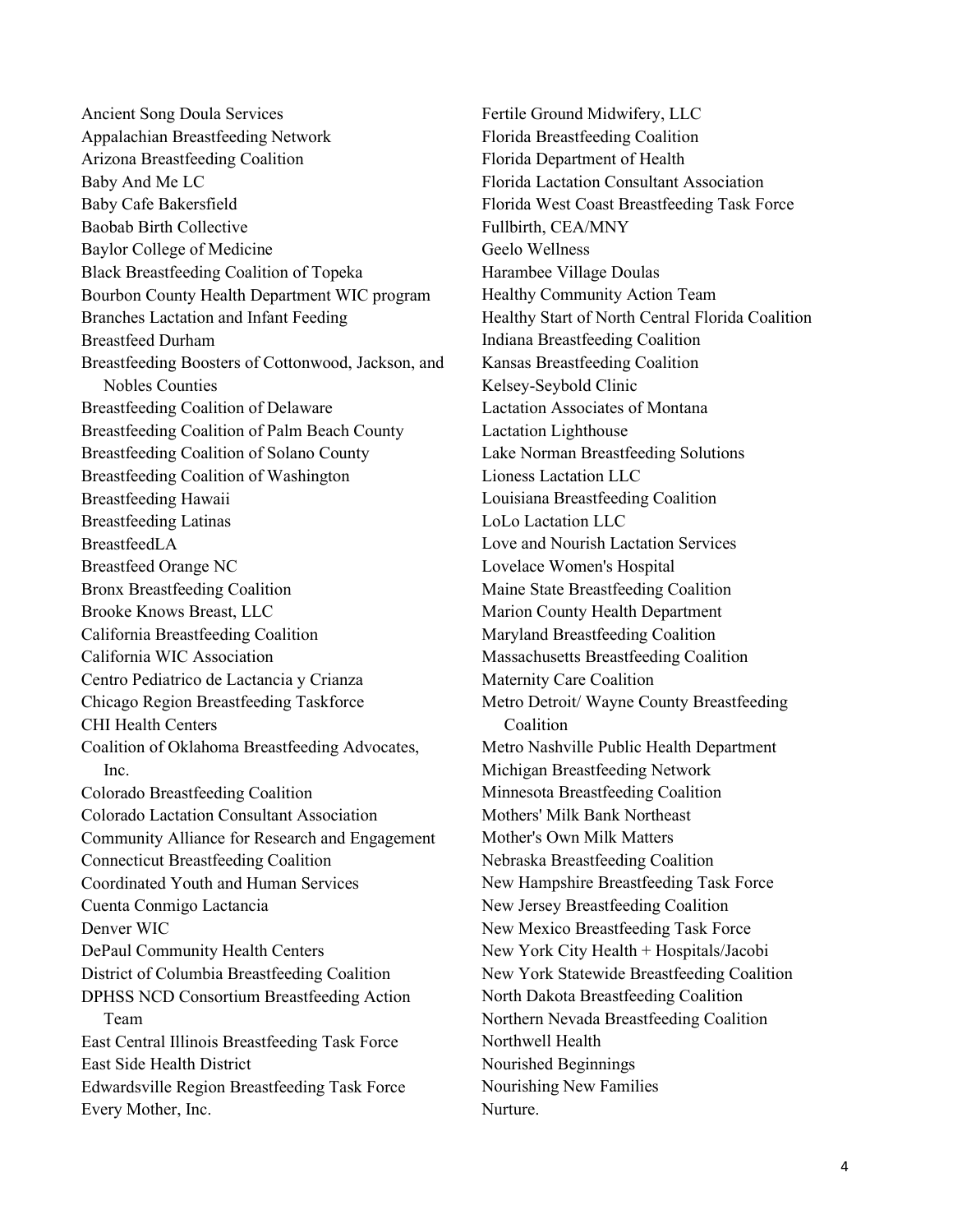| NYC Breastfeeding Leadership Council, Inc.         | Southwest Colorado Breastfeeding Coalition            |
|----------------------------------------------------|-------------------------------------------------------|
| Ohio Breastfeeding Alliance                        | Speaking of Birth                                     |
| Oya Birth and Wellness                             | St Charles Hospital                                   |
| Parkland Health & Hospital System                  | Tampa Bay Breastfeeding Task Force                    |
| Pennsylvania Breastfeeding Coalition               | <b>Texoma Medical Center</b>                          |
| Perinatal Health Equity Foundation                 | The Bronx Health Link                                 |
| Pretty Mama Breastfeeding LLC                      | Trust for America's Health                            |
| Project Milk Mission                               | University Hospitals                                  |
| Purdue University School of Nursing                | Virginia Breastfeeding Advisory Committee             |
| Raise Colorado Coalition                           | Virginia Breastfeeding Coalition                      |
| Sacramento Breastfeeding Coalition                 | WellSpan York Hospital                                |
| Saginaw County Health Department                   | Wildflower Services & Consulting, LLC                 |
| Saline County (MO) Breastfeeding Coalition         | <b>Wisconsin Association of Lactation Consultants</b> |
| Shades of Blue Project                             | Wisconsin Breastfeeding Coalition                     |
| SimpliFed                                          | Women, Infants and Children, Central Virginia         |
| <b>Solutions for Breastfeeding</b>                 | Department of Health                                  |
| Somerville/Cambridge WIC program                   | Women, Infants, Children Program, Minot Air Force     |
| South Bay Baby Care Nursing Services, Inc.         | Base, North Dakota                                    |
| Southeast Michigan IBCLC's of Color                | Women-Inspired Systems' Enrichment                    |
| Southern Nevada Breastfeeding Coalition            | <b>Wonderlove Lactation Services</b>                  |
| South Lake Lactation and Childbirth Services, Inc. |                                                       |

<sup>i</sup> Jenssen B, Kelly M, Powell M, Bouchelle Z, Mayne S, Fiks A. COVID-19 and Changes in Child Obesity. *Pediatrics*. 2021:e2021050123. doi:10.1542/peds.2021-050123

iii Chronic Diseases in America | CDC. Cdc.gov. https://www.cdc.gov/chronicdisease/resources/infographic/chronic-diseases.htm. Published 2021. Accessed April 9, 2021.

iv Chronic Disease in the United States: A Worsening Health and Economic Crisis - AAF. AAF. https://www.americanactionforum.org/research/chronic-disease-in-the-united-states-a-worsening-health-and-economic-crisis/. Published 2021. Accessed April 9, 2021.

<sup>v</sup> One year on: Unhealthy weight gains, increased drinking reported by Americans coping with pandemic stress. https://www.apa.org. https://www.apa.org/news/press/releases/2021/03/one-year-pandemic-stress. Published 2021. Accessed April 9, 2021.

vi Benefits of Breastfeeding. AAP.org. https://www.aap.org/en-us/advocacy-and-policy/aap-healthinitiatives/Breastfeeding/Pages/Benefits-of-Breastfeeding.aspx. Published 2020. Accessed January 22, 2020.

viii Making the decision to breastfeed | womenshealth.gov. womenshealth.gov. https://www.womenshealth.gov/breastfeeding/making-decision-breastfeed/#1. Published 2020. Accessed January 22, 2020.

xi *Breastfeeding Report Card, 2020*. Centers for Disease Control and Prevention; 2020. https://www.cdc.gov/breastfeeding/data/reportcard.htm. Accessed March 24, 2021.

ii Slightly More Than 6 in 10 U.S. Adults (61%) Report Undesired Weight Change Since Start of Pandemic. Apa.org. https://www.apa.org/news/press/releases/2021/03/march-weight-change. Published 2021. Accessed April 9, 2021.